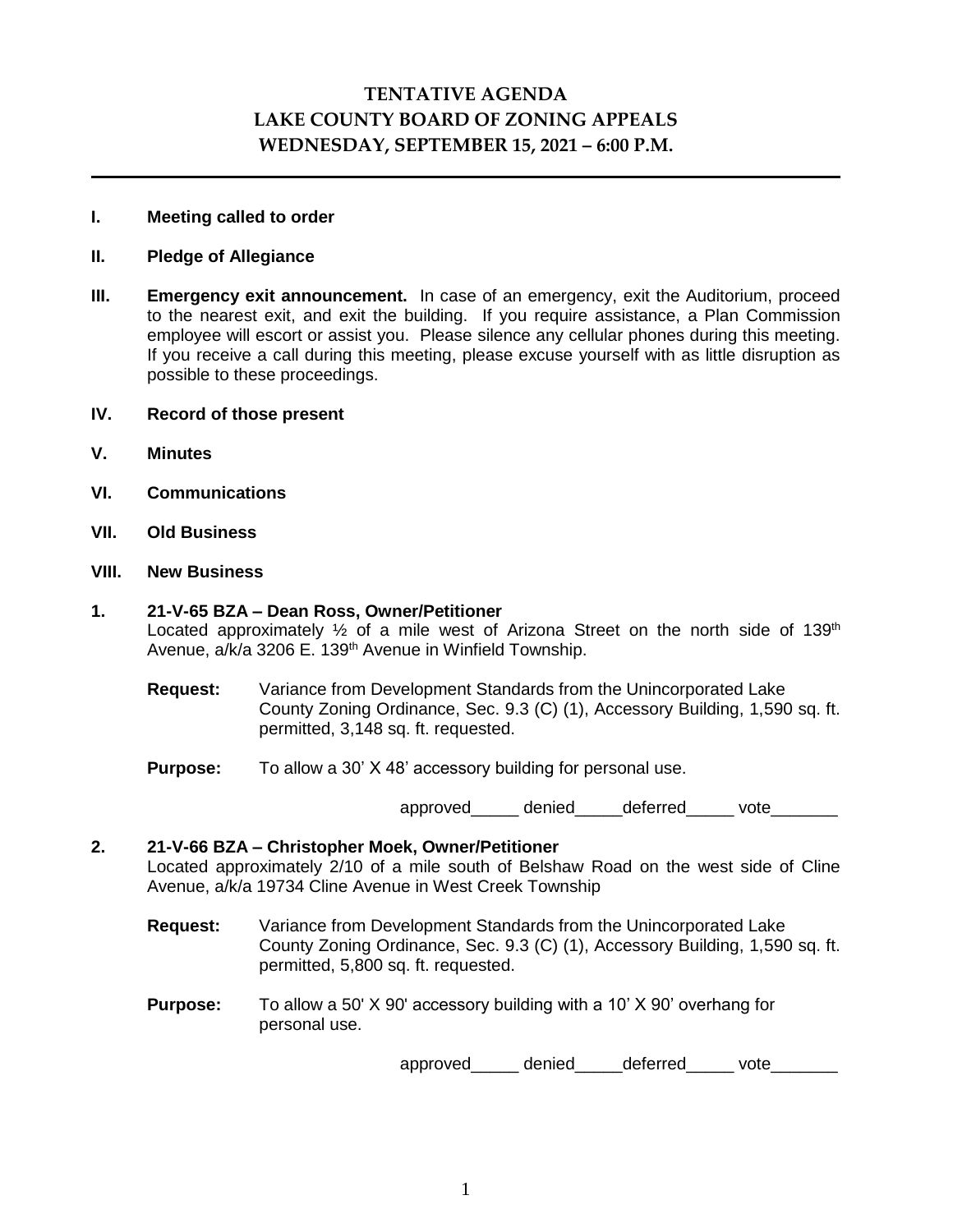### **3. 21-V-67 BZA – Christopher Moek, Owner/Petitioner**

Located as above.

**Request:** Variance from Development Standards from the Unincorporated Lake County Zoning Ordinance, Sec. 9.3 (B), Maximum Building Height, 16 ft. permitted, 22 ft. requested.

**Purpose:** To allow an accessory building with an overall height of 22 ft.

approved denied deferred vote

# **4. 21-V-68 BZA – Dean and Joan E. Dewes, Owners/Petitioners** Located at the southwest quadrant at the intersection of 173<sup>rd</sup> Avenue and Kosciusko Place, a/k/a 17342 Kosciusko Place in West Creek Township.

**Request:** Variance from Development Standards from the Unincorporated Lake County Zoning Ordinance, Sec. 9.3 (C) (1), Accessory Building, 1,814 sq. ft. permitted, 2,754 sq. ft. requested.

**Purpose:** To allow a 60' X 36' accessory building for personal use.

approved denied deferred vote

### **5. 21-V-69 BZA – Dean and Joan E. Dewes, Owner/Petitioner** Located as above.

- **Request:** Variance from Development Standards from the Unincorporated Lake County Zoning Ordinance, Sec. 9.3 (C) (2), Maximum Building Height, 18 ft. permitted, 21 ft. 11-1/8 in. requested.
- **Purpose:** To allow an accessory building with an overall height of 21 ft. 11-1/8 in.

approved denied deferred vote

### **6. 21-V-70 BZA – Dean and Joan E. Dewes, Owners/Petitioners** Located as above.

- **Request:** Variance from Development Standards from the Unincorporated Lake County Zoning Ordinance, Sec. 2.7 (I) (3), Minimum Setback, 50 ft. required, 10 ft. requested.
- **Purpose:** To allow an accessory building to encroach the 50' building line.

approved\_\_\_\_\_\_ denied\_\_\_\_\_deferred\_\_\_\_\_ vote\_\_\_\_\_\_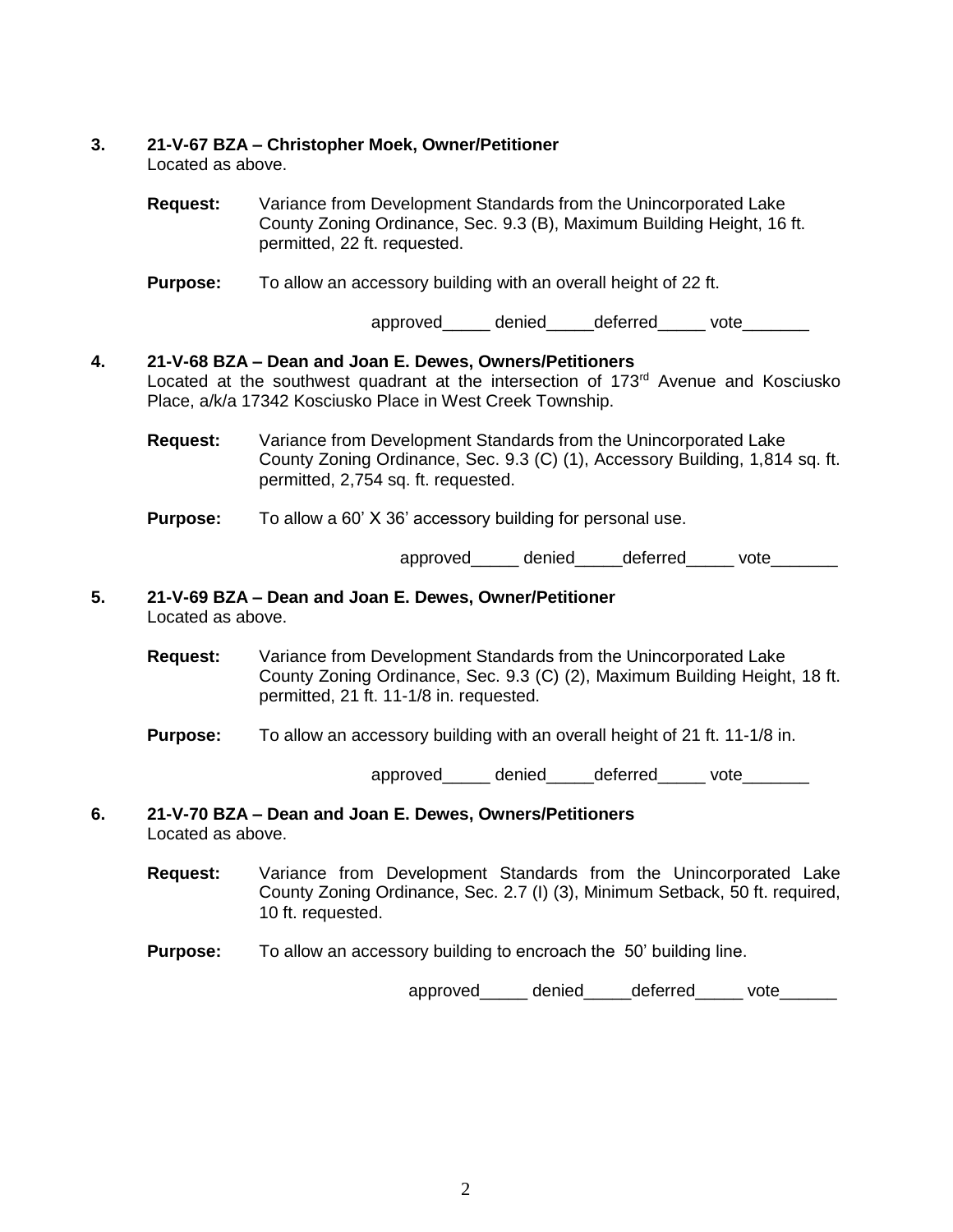### **7. 21-V-71 BZA – William and Becky Bultema, Owners/Petitioners**

Located approximately 3/10 of a mile south of 161<sup>st</sup> Avenue on the east side of Mount Street in Cedar Creek Township.

- **Request:** Variance from Development Standards from the Unincorporated Lake County Zoning Ordinance, Sec. 9.3 (C) (1), Accessory Building, 1,590 sq. ft. permitted, 2,592 sq. ft. requested.
- **Purpose:** To allow a 36' X 56' accessory building for personal use.

approved denied deferred vote

- **8. 21-V-72 BZA – William and Becky Bultema, Owners/Petitioners** Located as above.
	- **Request:** Variance from Development Standards from the Unincorporated Lake County Zoning Ordinance, Sec. 9.3 (B), Maximum Building Height, 16 ft. permitted, 21 ft. requested.

#### **Purpose:** To allow an accessory building with an overall height of 21 ft.

approved\_\_\_\_\_\_ denied\_\_\_\_\_ deferred\_\_\_\_\_\_ vote\_\_\_\_\_\_\_

- **9. 21-V-73 BZA – William and Becky Bultema, Owners/Petitioners** Located as above.
	- **Request:** Variance from Development Standards from the Unincorporated Lake County Zoning Ordinance, Sec. 9.9 (G), Accessory Building Rear Yard Only.
	- **Purpose:** To allow an accessory building in the front yard.

approved\_\_\_\_\_\_ denied\_\_\_\_\_deferred vote

**10. 20-UV-04 BZA – Reality Income Properties 5 LLC, Owner and Jones Sign Col, Inc., Petitioner**

Located approximately 9/10 of a mile east of US 41 (Wicker Boulevard) on the south side of 109<sup>th</sup> Avenue, a/k/a 9905 W. 109<sup>th</sup> avenue in Hanover Township.

- **Request:** Variance of Use from the Unincorporated Lake County Zoning Ordinance, Sec. 9.1 (C) (1), Uses Permitted by Right in an R-3 zone..
- **Purpose:** To allow a business sign.

approved denied deferred vote